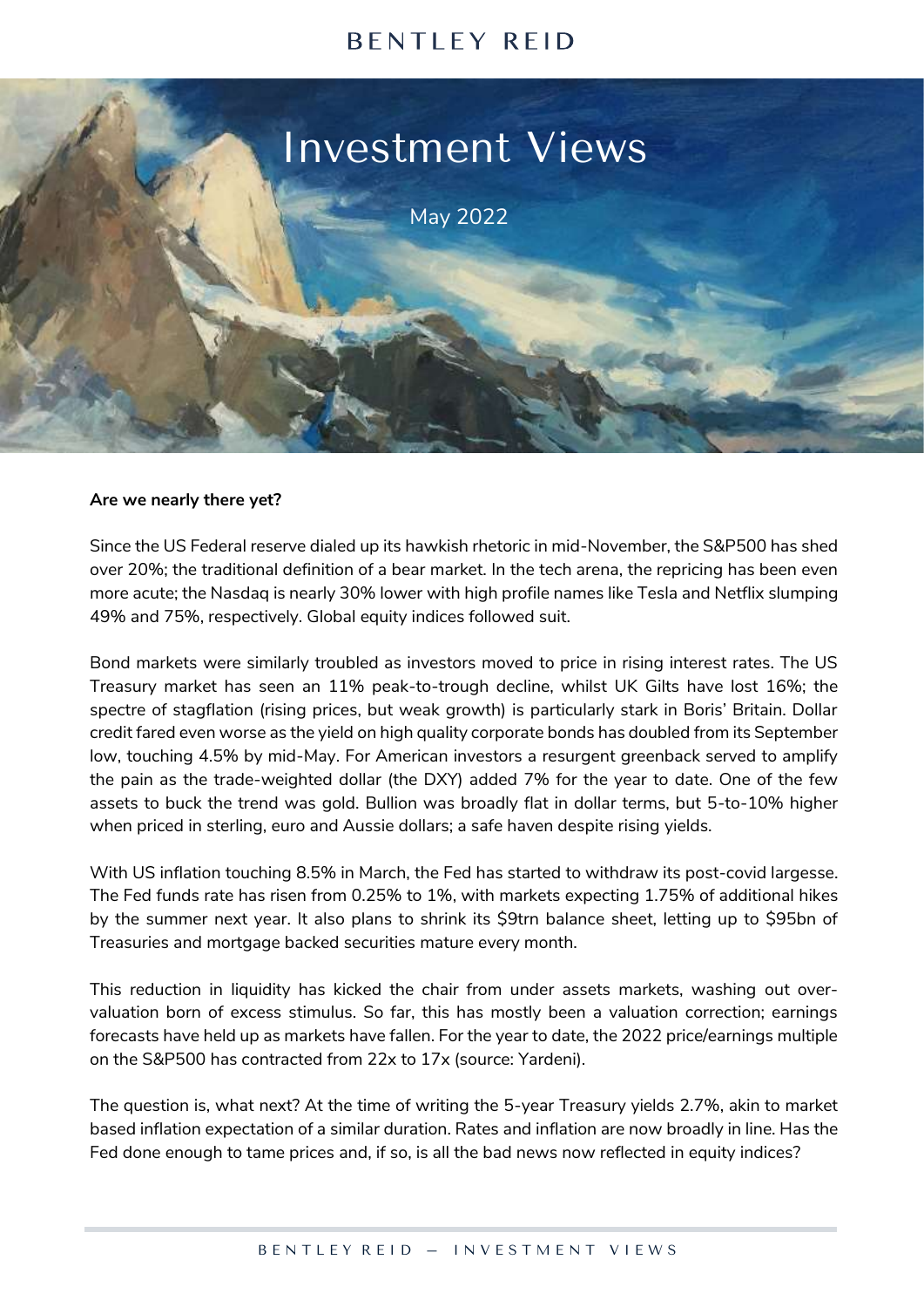With manufacturing and service activity surveys confirming a US economic slowdown, it is reasonable to assume that inflation will moderate as we head into the autumn. If that proves to be the case, the Fed will be able to row back from its more aggressive tightening rhetoric. Indeed, the President of the Atlanta Fed has already suggested that the rate rise cycle may pause at 2% in September. With similar dynamics evident in the UK, EU and China, this could put a floor under equities, as it would reduce recession risks and concomitant profit downgrades.

The key threat to this narrative is the ongoing supply disruption born of the Ukraine war and China's draconian covid policies. As regards the former, Putin has weaponised the supply of hydrocarbons, fertilizers and foodstuffs to test the resolve of his western adversaries; domestic inflation and food poverty are hard to stomach. On a more positive note, whilst we do not doubt President Xi's desire to maintain his zero covid policy, the economic cost of extended city lockdowns is having a dramatic effect on mainland GDP and employment. As Premier Li noted in a call to thousands of Chinese government representatives, the economy is in some respects faring worse than in 2020. We thus expect policy to strike a more even balance between disease containment and domestic stimulus as we head into the summer, allowing Chinese growth to stabilise.

As such, even if Putin persists, we are possibly at or near peak supply disruption, reinforcing the argument that inflationary winds will soon abate. This would take the pressure off rates, yields and equities. Of course, if Putin's adventurism continues to drive commodity prices higher and/or China continues to sacrifice growth at the altar of covid containment, inflation could be quite sticky, complicating the Fed's decision. A rapid snap back in Chinese demand could also aggravate the supply deficit in oils and metals. The risk then is that they keep raising rates to cool the fastest inflation in four decades, thereby triggering a deep recession. This, in turn, would catalyse the next down-leg in equities, as corporate earnings slump.

Our best guess falls somewhere between the two extremes. On the plus side, we see a more progrowth China as we head towards Xi's re-election at the 20th Party congress in October. We also believe that Fed policy will tolerate higher inflation if the alternative is a deep recession; this is doubly so given the US mid-term elections in November. Set against that, we suspect that US (and global) growth is actually weaker than current headlines suggest, meaning a mild recession is all but inevitable.

Turning to markets, we would be unsurprised to see further equity downside, although a precipitous sell-off is not our core scenario; we do not expect politicised Central Banks or populist Governments to stand idly by. For client portfolios, we continue to book profits on the likes of gold, "value" equities and specialist volatility funds, recycling the proceeds into favoured growth sectors as sentiment drags them lower.

We have also started to add back to US Treasuries, given the sharp rise in yields. As recession fears come to the fore, high quality bonds are set to re-establish themselves as an effective offset for equity risk. After several years where floods of QE cash pushed yields to artificially low levels, value is now emerging in the bond universe. Indeed, having shunned corporate bonds, mounting recession fears could well push yield spreads wider, offering us an attractive opportunity to buy company debt for the first time in nearly a decade.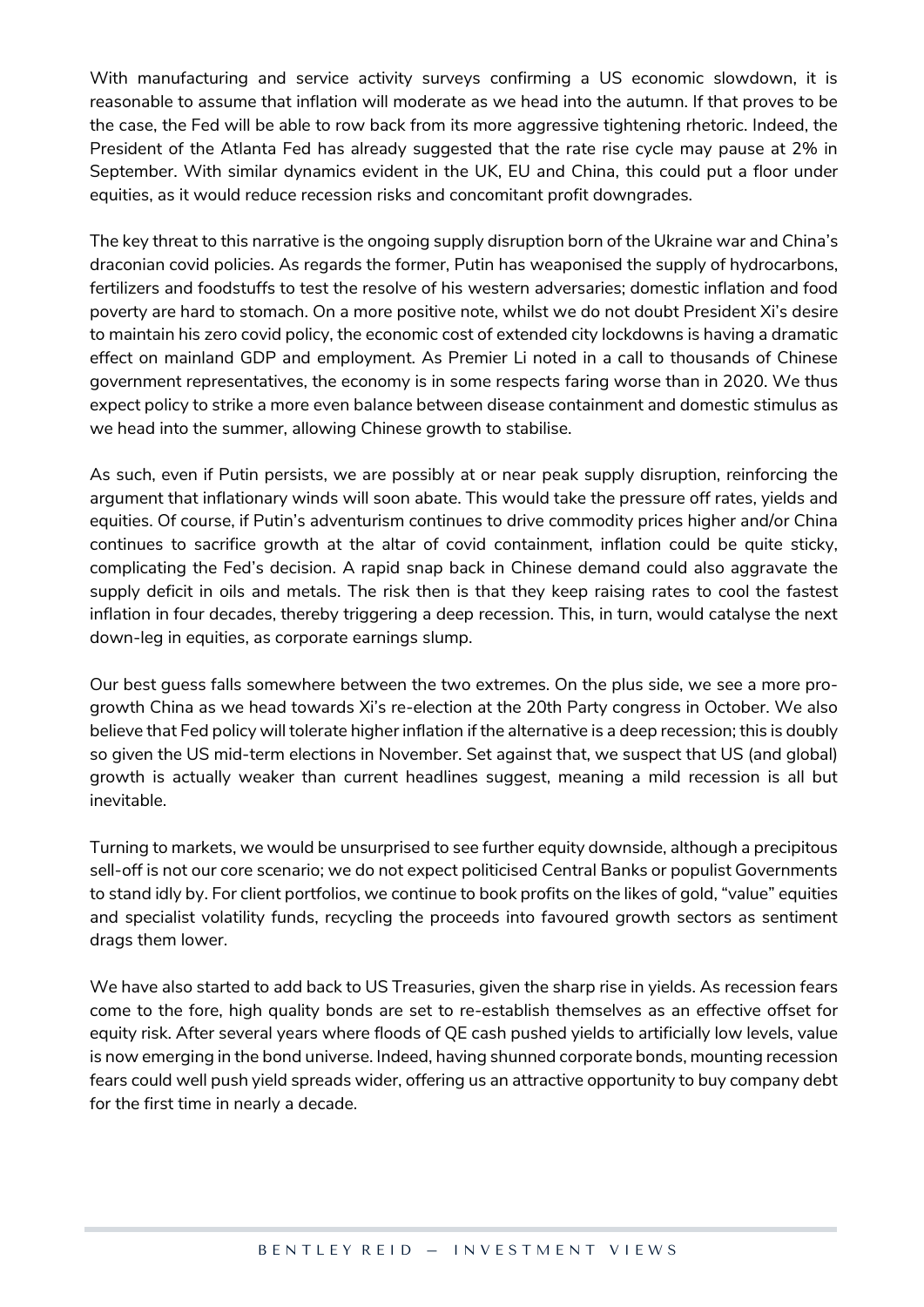# Policy Matrix Summary

The matrix below is a summary of our current 12-24 month outlook for the various equity, bond and commodity markets that we monitor. It shows areas where we are either positive or negative; for all other asset classes, we have a neutral view. It is not intended as anything other than a high-level guide on where we stand at this time.

| 12-24 Month view | Overall      | <b>Equities</b>                                                                                                             | <b>Bonds</b>                             | Alternatives                             |
|------------------|--------------|-----------------------------------------------------------------------------------------------------------------------------|------------------------------------------|------------------------------------------|
| ┭                | Alternatives | <b>Gold Miners</b><br>China A Shares<br><b>UK Small Companies</b><br>Japan<br>ESG & Impact funds<br>FinTech &<br>Blockchain | Inflation-linked<br><b>US Treasuries</b> | Gold,<br>Volatility<br><b>Strategies</b> |
|                  |              | European<br><b>US</b>                                                                                                       | <b>UK</b><br>European<br>Japanese        |                                          |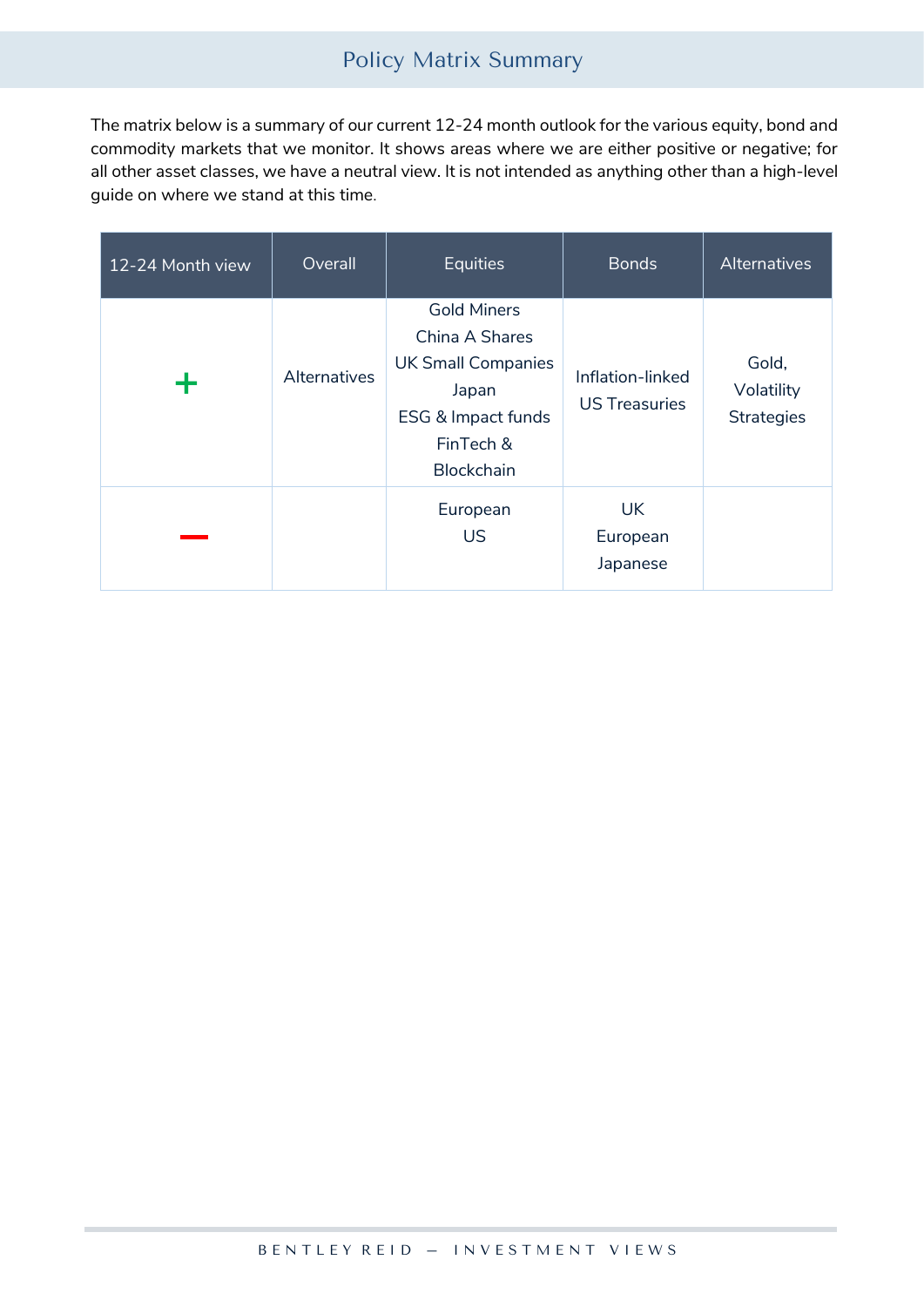All performance numbers show % changes except for bond yields which show yield changes.

|                              | 30th April 22 | $-1$ Mth | -3 Mth   | $-12$ Mth |  |  |  |  |
|------------------------------|---------------|----------|----------|-----------|--|--|--|--|
| <b>CURRENCIES (VS USD)</b>   |               |          |          |           |  |  |  |  |
| <b>GBP</b>                   | 1.2574        | $-4.3%$  | $-6.5%$  | $-9.0%$   |  |  |  |  |
| <b>CHF</b>                   | 1.0272        | $-5.2%$  | $-4.8%$  | $-6.2%$   |  |  |  |  |
| <b>AUD</b>                   | 0.7061        | $-5.6%$  | $-0.1%$  | $-8.5%$   |  |  |  |  |
| <b>JPY</b>                   | 129.7000      | $-6.2%$  | $-11.3%$ | $-15.8%$  |  |  |  |  |
| <b>EUR</b>                   | 1.0545        | $-4.7%$  | $-6.1%$  | $-12.3%$  |  |  |  |  |
| BOND YIELDS (10 yr)          |               |          |          |           |  |  |  |  |
| <b>UK</b>                    | 1.90          | 0.30     | 0.60     | 1.06      |  |  |  |  |
| <b>US</b>                    | 2.94          | 0.60     | 1.16     | 1.31      |  |  |  |  |
| Germany                      | 0.94          | 0.39     | 0.93     | 1.14      |  |  |  |  |
| Australia                    | 3.13          | 0.29     | 1.23     | 1.38      |  |  |  |  |
| Japan                        | 0.22          | 0.01     | 0.05     | 0.13      |  |  |  |  |
| <b>EQUITIES</b>              |               |          |          |           |  |  |  |  |
| <b>US. S&amp;P 500 (USD)</b> | 4,131.93      | $-8.8%$  | $-8.5%$  | $-1.2%$   |  |  |  |  |
| <b>UK. FTSE 100 (GBP)</b>    | 7,544.55      | 0.4%     | 1.1%     | 8.2%      |  |  |  |  |
| MSCI Eur ex UK (Local)       | 1,561.41      | $-1.8%$  | $-6.0%$  | $-0.4%$   |  |  |  |  |
| Japan. Topix (JPY)           | 1,899.62      | $-2.4%$  | 0.2%     | 0.1%      |  |  |  |  |
| China. Shangai Comp (RMB)    | 3,047.06      | $-6.3%$  | $-9.4%$  | $-11.6%$  |  |  |  |  |
| HK. Hang Seng (HKD)          | 21,089.39     | $-4.1%$  | $-11.4%$ | $-26.6%$  |  |  |  |  |
| Australia. All Ords (AUD)    | 7,724.76      | $-0.8%$  | 6.3%     | 6.0%      |  |  |  |  |
| MSCI Pac ex Jap (USD)        | 1,400.74      | $-6.0%$  | 2.1%     | $-9.8%$   |  |  |  |  |
| MSCI World (USD)             | 2,795.62      | $-8.4%$  | $-8.6%$  | $-4.9%$   |  |  |  |  |
| MSCI World (GBP)             | 2,222.62      | $-4.3%$  | $-2.4%$  | 4.6%      |  |  |  |  |
| <b>COMMODITIES</b>           |               |          |          |           |  |  |  |  |
| Oil (WTI)                    | 102.94        | 6.3%     | 24.5%    | 76.9%     |  |  |  |  |
| Gold                         | 1896.93       | $-2.1%$  | 5.6%     | 7.2%      |  |  |  |  |